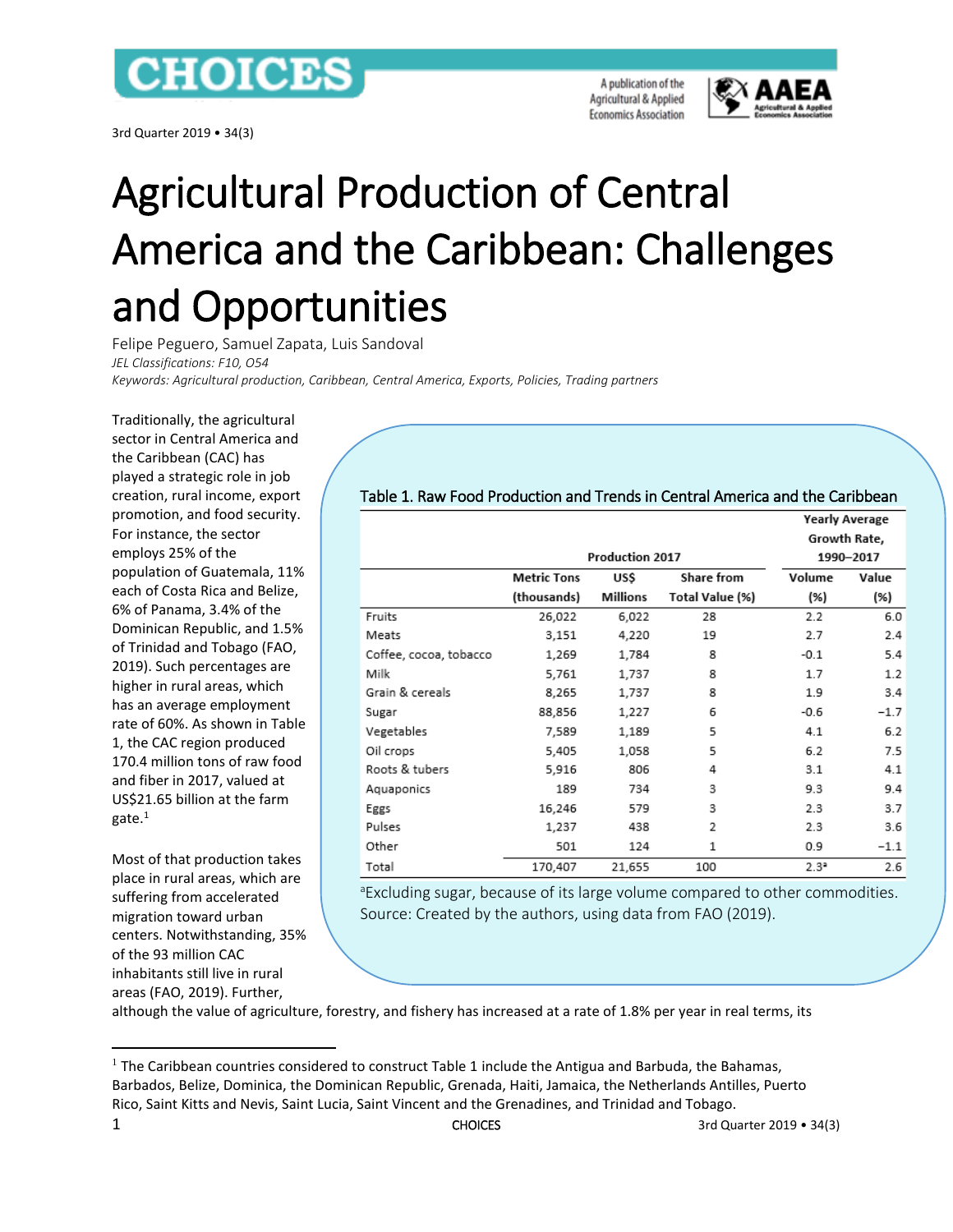relative contribution to the economy has decreased significantly as other sectors such as services and manufacturing became more dominant (Table 2).

| Table 2. Agriculture, Forestry, and Fishery Contribution to the CAC Economy, 1970–2017 |                                       |        |        |                  |      |      |  |
|----------------------------------------------------------------------------------------|---------------------------------------|--------|--------|------------------|------|------|--|
|                                                                                        | <b>Value Added</b><br>(US\$ millions) |        |        | Share of GDP (%) |      |      |  |
| Country/Region                                                                         | 1970                                  | 2000   | 2017   | 1970             | 2000 | 2017 |  |
| <b>Central America</b>                                                                 | 5,244                                 | 9,998  | 15,695 | 13.8             | 9.7  | 7.8  |  |
| Guatemala                                                                              | 1,485                                 | 3,512  | 5,967  | 14.1             | 11.8 | 11.3 |  |
| Costa Rica                                                                             | 696                                   | 1,956  | 2,801  | 10.0             | 8.0  | 5.8  |  |
| Honduras                                                                               | 633                                   | 1,389  | 2,737  | 17.8             | 13.1 | 13.4 |  |
| Nicaragua                                                                              | 724                                   | 1,073  | 1,810  | 14.0             | 16.4 | 14.4 |  |
| El Salvador                                                                            | 1,248                                 | 1,098  | 1,236  | 17.6             | 7.2  | 5.8  |  |
| Panama                                                                                 | 458                                   | 970    | 1,145  | 9.8              | 5.8  | 2.4  |  |
| Caribbean                                                                              | 6,612                                 | 9,160  | 11,903 | 7.4              | 3.9  | 3.6  |  |
| Dominican Republic                                                                     | 1,159                                 | 2,146  | 4,332  | 16.0             | 6.5  | 5.7  |  |
| Cuba                                                                                   | 1,721                                 | 2,488  | 2,796  | 8.8              | 6.4  | 3.7  |  |
| Haiti                                                                                  | 1,977                                 | 1,771  | 1,683  | 45.1             | 26.7 | 20.8 |  |
| Jamaica                                                                                | 459                                   | 683    | 845    | 5.0              | 5.5  | 6.0  |  |
| Other <sup>2</sup>                                                                     | 1,296                                 | 2,071  | 2,247  | 2.6              | 1.4  | 1.5  |  |
| Total                                                                                  | 1,856                                 | 19,158 | 27,598 | 9.3              | 5.7  | 5.2  |  |

#### Table 2. Agriculture, Forestry, and Fishery Contribution to the CAC Economy, 1970–2017

aOther Caribbean countries include the Anguilla, Antigua and Barbuda, Aruba, the Bahamas, Barbados, Belize, the British Virgin Islands, the Cayman Islands, Curaçao, Dominican Republic, Grenada, Guyana, Montserrat, the Netherlands Antilles (former), Puerto Rico, Saint Kitts and Nevis, Saint Lucia, Saint Vincent and the Grenadines, Saint Maarten (Dutch part), Suriname, Trinidad and Tobago, and the Turks and Caicos Islands. Source: Created by the authors, using data from FAO (2019).

Like most Latin America regions, the CAC region specializes in exports of natural resources and commodities, having a positive net agricultural trade balance (ECLAC, 2018a). The products responsible for this positive trade balance are vegetables, fruits, nuts, coffee, cocoa, and other minor categories. However, all Caribbean countries are net importers of ag-related products, with an aggregated trade deficit of \$5.89 billion. In contrast, all countries in Central America, except for Panama and El Salvador, have a positive trade balance of those products.

## State of the Agricultural Sector in Central American and the Caribbean

Data from USDA-FAS (2019) show that the relative composition of the total value of raw food products has changed over the last 20 years in favor of those crops for which the region has a comparative advantage, such as tropical fruits and vegetables, tilapia, shrimp, palm oil, and coconut oil. Prescott et al. (1997) estimated that Honduras and Guatemala had a comparative advantage over the United States on the production of Asparagus and Cucumbers, respectively. Furthermore, the revealed comparative advantage (RCA) index (Balassa, 1965), which we calculated using 2017 export values, shows that the region has a revealed world comparative advantage in tropical products, fish, crustacean, and some oil crops (Table 3). Notice that most of the RCA estimates are above one, which indicates that those countries export more tropical fruits and vegetables, oils, fish, and shrimps than their fair share.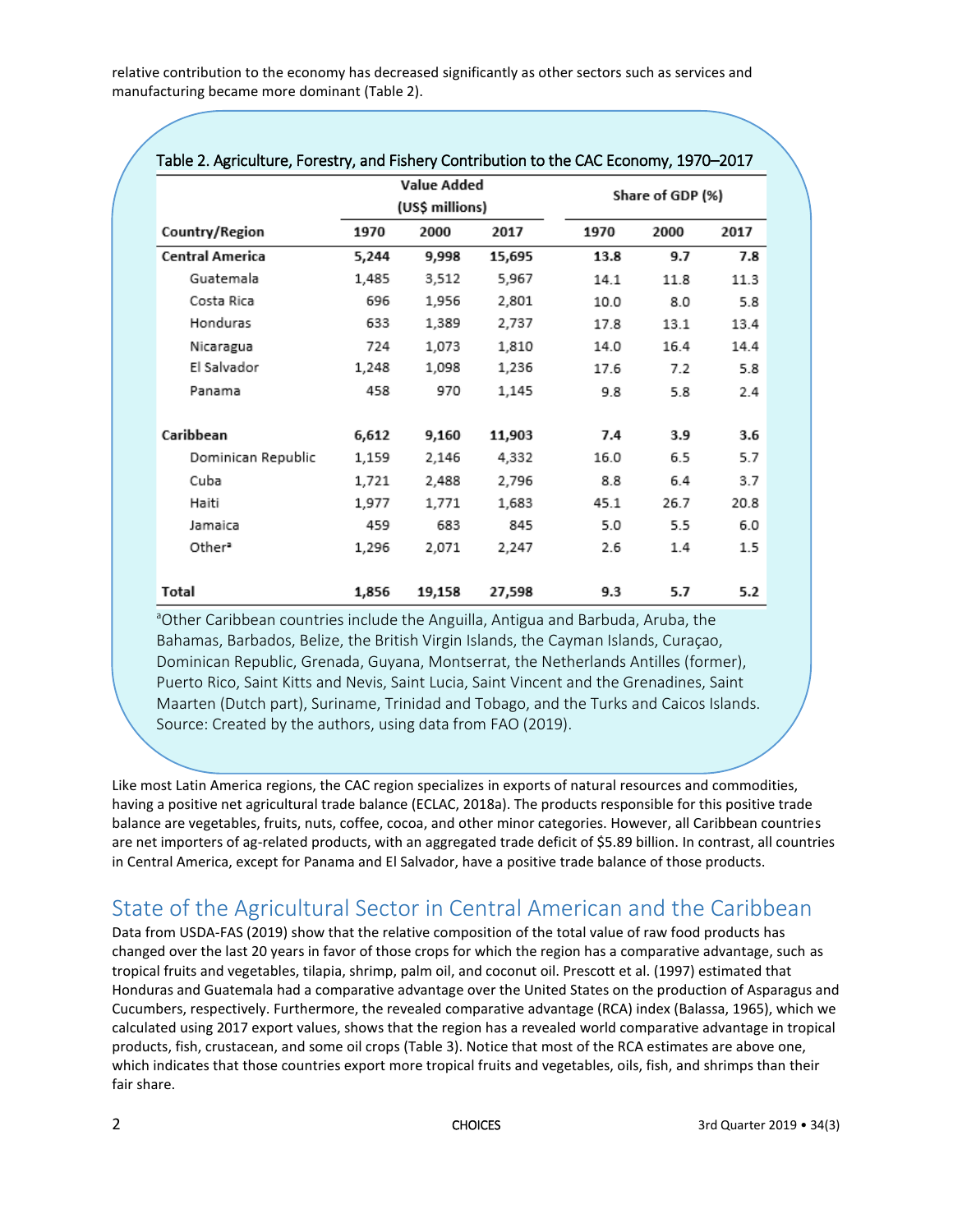Data from FAO (2019) also show the dynamics of changes in the CAC region over the last 20 years. In terms of value contribution, the share of tropical fruits increased from 12% to 28%. Likewise, the share of both vegetables and oil crops increased from 2% to 5%. In contrast, the contribution of sugar, grains, and cereals decreased significantly. The share of traditional crops (e.g., banana, coffee, cocoa, sugar, and tobacco) has remained stable due to favorable prices (e.g., the price boom of 2003–2012) and the increased acreage of organic cocoa orchards in the Caribbean. To see these trends in the agricultural sector, refer to the annualized growth rate reported in Table 1, which shows that the categories of fruits, traditional crops, vegetables, oil crops, and aquaponics products have grown on average by more than 5% annually. Most of that growth for other categories, like traditional crops and fruits, was driven by price and not by volume.

| Table 3. Revealed Comparative Advantage (RCA) of Selected Countries and Commodities |                 |                          |            |                          |           |             |          |  |
|-------------------------------------------------------------------------------------|-----------------|--------------------------|------------|--------------------------|-----------|-------------|----------|--|
|                                                                                     | <b>Tropical</b> | Frozen                   | Other      | Frozen                   | Fish      | Crustaceans | Tropical |  |
|                                                                                     | Fruits          | Fruits                   | Vegetables | <b>Vegetables</b>        | (tilapia) | (shrimp)    | Oil Crop |  |
| Guatemala                                                                           | 5.3             | 8.9                      | 2.2        | 10.6                     | 10.7      | 48.3        | 32.7     |  |
| Honduras                                                                            | 9.4             | 0.2                      | 10.1       |                          | 5.2       | 25.3        | 30.9     |  |
| El Salvador                                                                         | 0.3             | 1.6                      | 1.1        | 5.0                      | 15.8      | 0.1         |          |  |
| Nicaragua                                                                           | 1.9             | 2.9                      | 2.9        | -                        | 2.1       | 79.6        | 2.9      |  |
| Costa Rica                                                                          | 230.0           | 13.7                     | 1.9        | 0.8                      | 3.6       | 0.5         | 8.1      |  |
| Panama                                                                              | 7.8             | $\overline{\phantom{0}}$ | 0.7        | $\overline{\phantom{0}}$ | 2.8       | 8.7         | 3.4      |  |
| Dominican Rep.                                                                      | 11.1            | 0.5                      | 7.3        | 0.6                      | 24.1      | 2.6         | 0.2      |  |
| Jamaica                                                                             | 1.2             | 0.3                      | 41.2       | 0.5                      | 0.6       | 22.4        | 0.5      |  |

Note: For detail on estimation, interpretation, and limitations of the RCA index see Balassa (1965) and Ding and Hadzi-Vaskov (2017).

Within the fruit category, pineapple production has grown the fastest during the last 20 years, overtaking bananas in terms of value. This growth has been driven mainly by Costa Rica, followed by the Dominican Republic, Panama, Honduras, and Jamaica. Other fruits that have grown significantly in terms of value are papaya and avocados (led by the Dominican Republic), specialty fruits (Costa Rica and Caribbean countries), watermelons (Costa Rica, Panama, Honduras, and Jamaica), and melons (Honduras). Mango, mangosteen, and guava production also experienced modest increases. In contrast, the production of citrus, led mainly by Jamaica, has stagnated since the year 2000.

Within the vegetable category, production of tomatoes, specialty vegetables, dry onions, chilies and peppers, and brassicas represented 80% of the total value of vegetable production during the last two decades. In 2016, the most prominent producers were the Dominican Republic, followed by Jamaica, Costa Rica, Honduras, and Panama, which together accounted for 80% of the total value of vegetable production in the region. However, countries like Nicaragua and Honduras are currently achieving the fastest-growing rates of vegetable production. The vegetable productions growing the most are eggplants, okra, lettuce, chicory, chilies, and peppers.

Most tropical oil-crop production takes place in Honduras (oil palm), Dominican Republic (coconuts), Nicaragua (peanuts), and Costa Rica (oil palm). The biggest regional player in aquaponics production is Honduras, with a 34% share, followed by Guatemala (17%), Costa Rica (13%), Nicaragua (13%), and Panama (8%).

Among traditional crops, coffee continues to be the backbone of many rural communities in Central America, especially Honduras, which is the largest producer in the CAC. From 1990 to 2012, the supply of coffee increased significantly due to the attractive prices of the coffee bean on international markets but has since declined due to La Roya (leaf rust) and low prices. Vietnam's entrance into the coffee supply chain and overproduction in Brazil and Colombia have jeopardized the regional coffee industry. On the other hand, cocoa (mainly in the Dominican Republic) and tobacco (the Dominican Republic, Honduras, Nicaragua) production values have increased considerably during the last 20 years. The Caribbean, due to the lack of diseases for cocoa, has become the largest exporter of organic cocoa worldwide.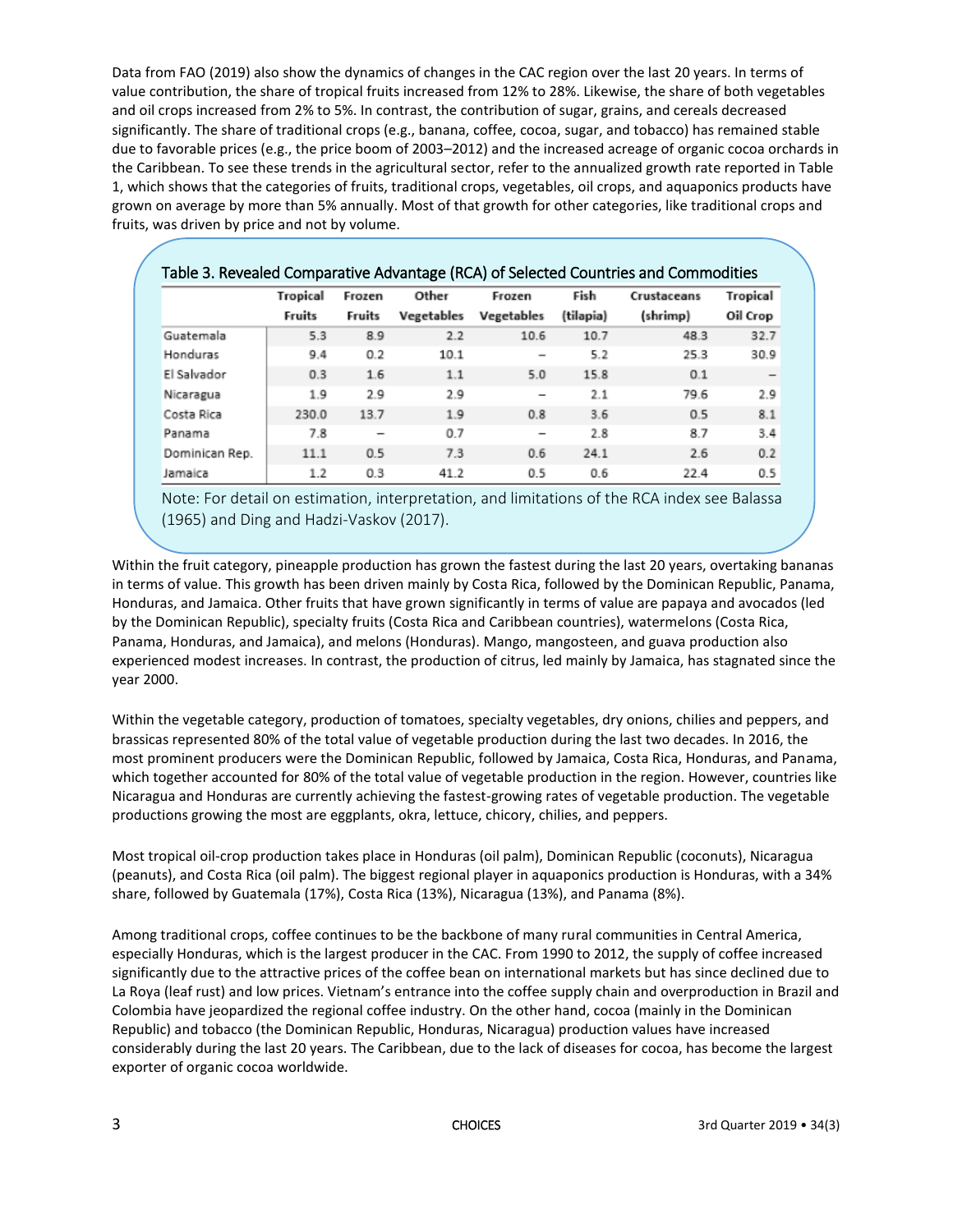While the region is slowly diversifying toward other tropical agricultural products, the productivity of its agricultural output needs to continue increasing. At the aggregate level, it has increased through the total factor productivity (TFP), but not homogeneously across commodities. According to the Araujo, Feitosa, and Silva (2014), the change in TFP for selected countries of the CAC region has been positive and grew during 1990–2010. The average rise in TFP for Costa Rica, El Salvador, Guatemala, Honduras, and Nicaragua was 2.3% annually. For the selected Caribbean countries (Dominican Republic, Jamaica, Trinidad and Tobago), the average change was 1.4% annually.

Further work is required to understand TFP evolution for each specific ag-related commodity in the region. FAO (2019) data on yield per unit of land indicate that such increases have not been homogeneous across the ag sector. During 1990–2017, yields per hectare increased by 62% on average, calculated from a list of 83 regional products. Although some products (such as chilies, peppers, okra, papayas, watermelon, lettuce, and onion) have enjoyed more than three-digit growth in yield per hectare during that period, many others have lagged (such as coffee, cocoa, sugar cane, melon, banana). Country and regional efforts are required to continue increasing productivity through research, extension, and public investment.

## Drivers of Agricultural Output Growth

According to the Economic Commission for Latin America and the Caribbean (ECLAC) (2014), several factors drive regional agricultural output growth. The first is external demand for agricultural products, which is highly linked to the economic cycles of regional trading partners. For example, during the 2008–2009 financial crises, some agricultural exports were affected by lower demand in the United States. Similarly, during the last 10 years, the CAC region has benefited from strong U.S. demand for manufacturing and ag-related products (ECLAC, 2018b). The second driver refers to the international price of exportable commodities and importable inputs such as fertilizer and feeds. Heavy dependence on a reduced number of commodities puts the agricultural sector of some countries at risk. For example, most rural producers in Honduras depend on the price of coffee, which is currently low by historical standards. Thus, efforts to diversify the production and export of tropical agricultural products should be a priority for the region. Although the composition has slightly changed, the region still depends on traditional crops such as bananas, sugar cane, coffee, and cocoa. Additionally, price premiums and specialized markets could be targeted through product differentiation via international production and management practice certifications. The third output growth driver is credit access and government support of agriculture. In particular, the lack of affordable credit options and risk protection against natural disasters—such as hurricane, flooding, and drought make CAC producers relatively less competitive and more vulnerable to exogenous events compared to their northern and southern counterparts.

## Agricultural Policies

 $\overline{\phantom{a}}$ 

According to the Interamerican Development Bank (IDB) Agrimonitor database, the average government support to agriculture in the CAC region is around 15.2% of farmers' total receipts (Table 4), comparable to the support provided by Organization for Economic co-operation and Development (OECD) countries (18%) and higher than average for Latin America and the Caribbean (3.29%) (Egas and de Salvo, 2018). However, around 80% of this support comes from Market Price Support (MPS)<sup>2</sup> and direct support, which have more distorting effect than other types of support. Notwithstanding, the region has been shifting toward more neutral support due to several free trade agreements signed across the region and with other nations and blocs.

The total support estimate (TSE) as a percentage of total gross domestic product (GDP) indicates the relative importance that governments assign to the agricultural sector (Egas and de Salvo, 2018). On average, CAC countries dedicated 2.2% of their GDP to supporting agriculture. This estimate is usually higher for countries—such as Haiti, Guyana, Nicaragua, and Jamaica—with low per capita GDP, a large rural population, considerable food insecurity, and high rural unemployment.

Further, empirical evidence indicates that support to general services (e.g., infrastructure development, marketing, promotion, public goods investments, extension, research, subsidized credit, risk coverage tools) have more

 $2$  Example of MPS are tariff, quotas, and specific duties.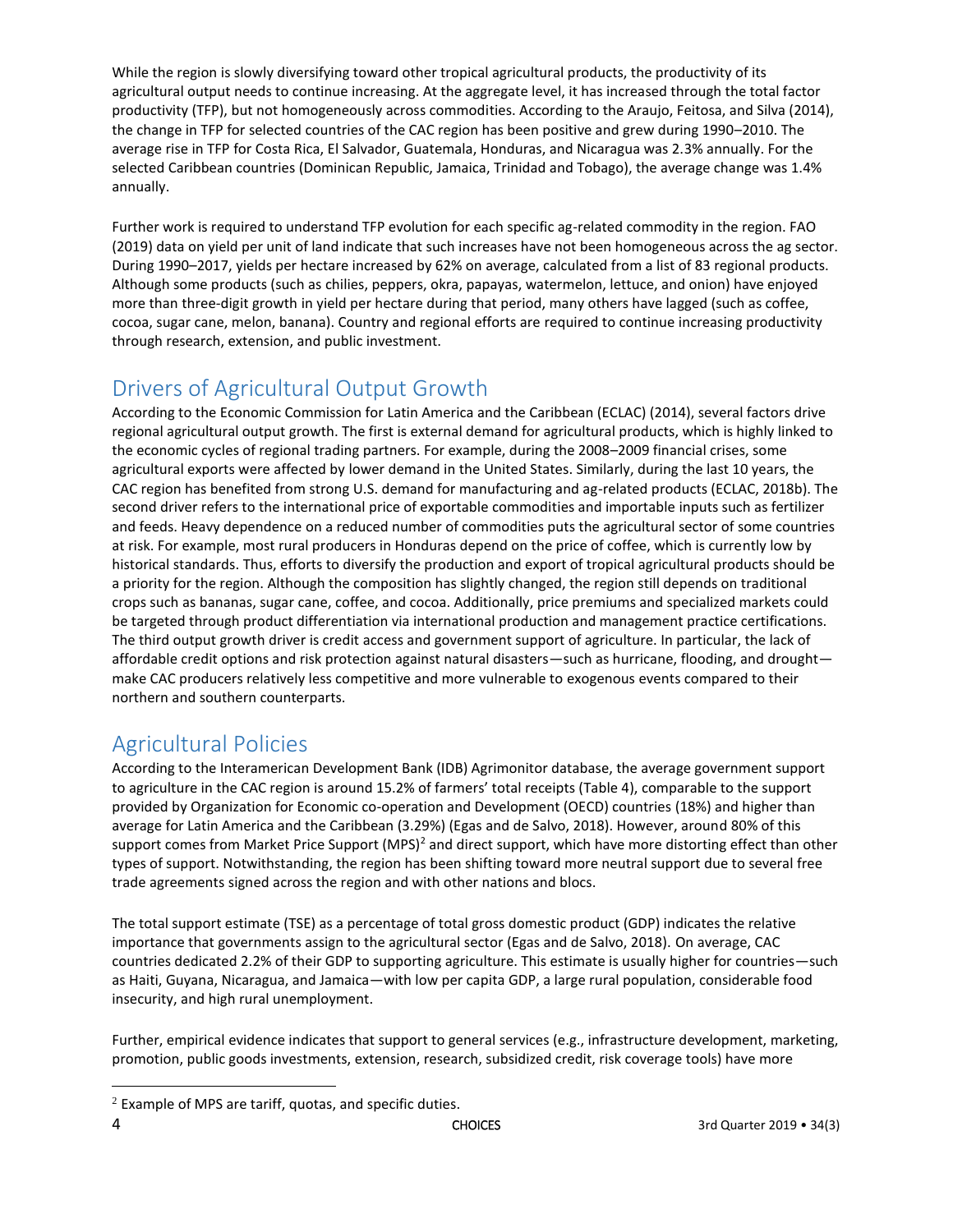impact on agricultural development than market price support or direct support (Anríquez et al., 2016). During the period of analysis, the support to general services (GSSE) was only 20% on average. The countries that could benefit the most from increasing the GSSE are Haiti, El Salvador, Guatemala, and Jamaica, which have GSSE shares below 10% relative to the PSE. Lopez and Galinato (2007) suggest that a 10-percentage-point increase in GSSE, holding everything else constant, could lead to a 5% increase in per capita agricultural value added.

|                     |      |          |                       | <b>TSE<sup>c</sup></b> | <b>TSE<sup>c</sup></b> |  |
|---------------------|------|----------|-----------------------|------------------------|------------------------|--|
|                     |      |          |                       | (as % of               | (as % of Ag-           |  |
| Country             | Year | PSEª (%) | GSSE <sup>b</sup> (%) | GDP)                   | GDP)                   |  |
| Guatemala           | 2017 | $-1.5$   | 4.4                   | $-0.1$                 | -0.5                   |  |
| Honduras            | 2017 | 4.9      | 25.5                  | 2.0                    | 8.2                    |  |
| Costa Rica          | 2018 | 4.9      | 22.4                  | 0.8                    | 6.4                    |  |
| Nicaragua           | 2017 | 8.6      | 7.4                   | 3.0                    | 9.4                    |  |
| El Salvador         | 2017 | 22.6     | 4.4                   | 2.7                    | 29.9                   |  |
| Dominican Republic  | 2017 | 25.8     | 8.3                   | 1.7                    | 28.9                   |  |
| Panama              | 2015 | 25.0     | 11.6                  | 1.0                    | 28.8                   |  |
| Belize              | 2014 | 6.9      | 23.8                  | 1.8                    | 9.1                    |  |
| Guyana              | 2014 | 13.2     | 24.1                  | 3.5                    | 19.1                   |  |
| Haiti               | 2012 | 26.7     | 1.8                   | 6.4                    | 27.4                   |  |
| Jamaica             | 2014 | 32.7     | 8.3                   | 2.5                    | 41.9                   |  |
| Suriname            | 2014 | 7.4      | 67.4                  | 1.4                    | 26.9                   |  |
| Trinidad and Tobago | 2014 | 30.4     | 45.5                  | 0.3                    | 51.9                   |  |
| Average             |      | 15.2     | 20.3                  | 2.2                    | 21.5                   |  |

#### Table 4. Support to the Agricultural Sector in Central America and the Caribbean

<sup>a</sup>PSE = Producer support estimate; it indicates the percentage of farm revenue due to ag policies.

 $b$ GSSE = General service support estimate; it indicates the level of support to farmers through services such as extension, research, infrastructure development, ag-health, export promotion, among others.

 $TSE$  = Total support estimate; it indicates the support to the ag-sector with respect to GDP or agricultural GDP.

Source: IDB Agrimonitor database.

## Trading Partnerships

Its geographical location, tropical climate, existing production capabilities, and political treaties define the international trade of agricultural products from the CAC region. Several trade agreements support regional bilateral and multilateral commerce (WTO, 2019). The Central American Common Market (CACM), Caribbean Community and Common Market (CARICOM), and the Dominican Republic–Central America Free Trade Agreement (CAFTA-DR) are the main trade agreements promoting intra-regional trade. Multiple individual and regional trade agreements have also been signed with the European Union and individual countries in North America, South America, and Asia. Foreign trade is a pillar of the regional economy. In 2018, Central America and the Caribbean exported \$30.2 and \$9.8 billion worth of agricultural and ag-related goods, which represent a share of 59% and 28%, respectively, from total exports (USDA-FAS, 2019).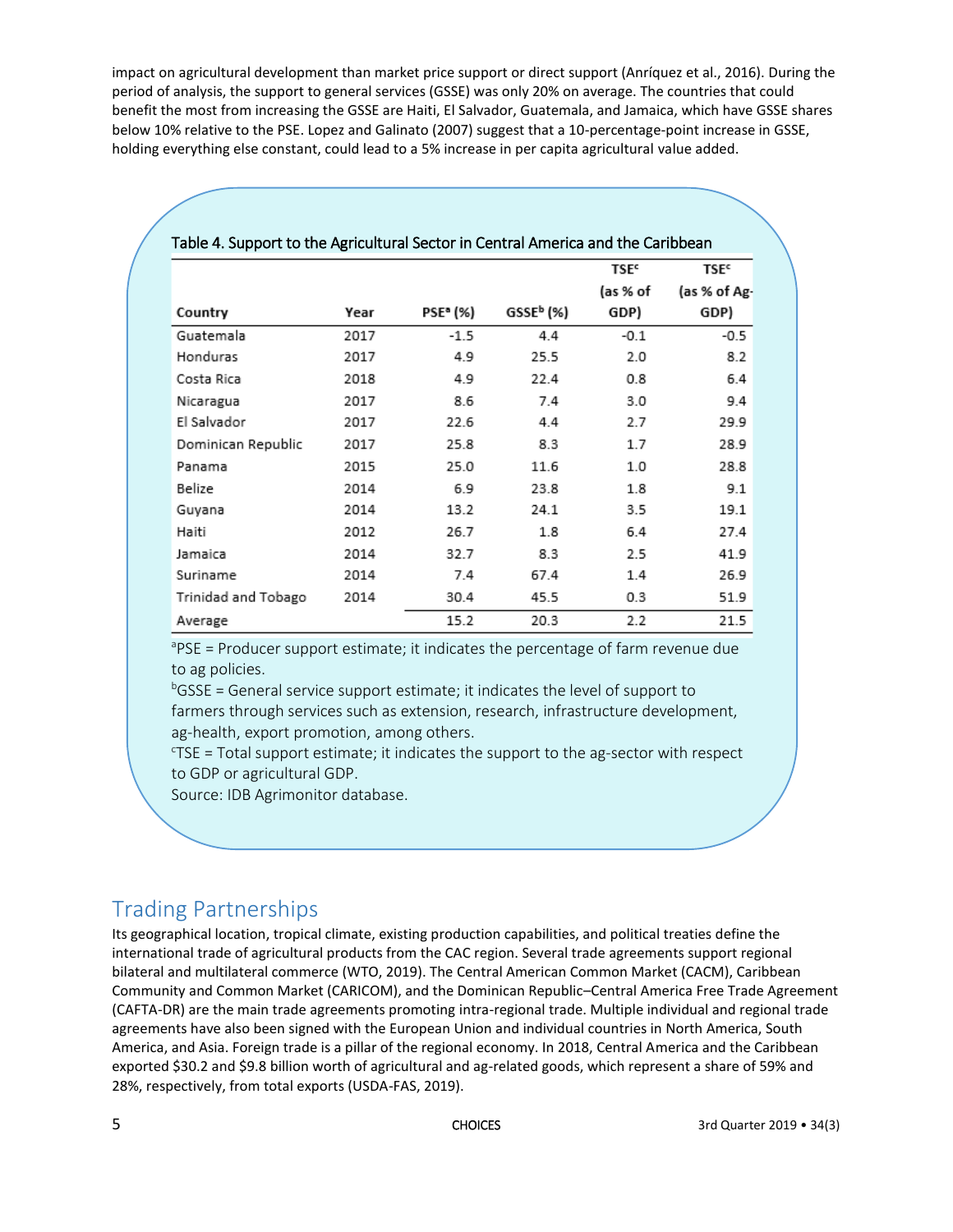As shown in Figure 1<sup>3</sup>, the value of agricultural product exports has experienced a four-fold increase since 1991, with over 41% growth in the past decade. Imports of agricultural products have also increased. In 2016, the CAC imported about \$19.16 billion in agricultural products. Historically, the agricultural sector in the CAC has had a positive trade balance, with an average annual trade surplus of \$2.67 billion between 1991 and 2016. In terms of product categories, the CAC is a net exporter of tropical products such as vegetables, fruits, and nuts; coffee, cocoa, tea, sugar and related products; fish and crustaceans; tobacco and tobacco products; and live trees, plants, and vegetable-planting materials. In 2016, these commodities generated a total trade surplus of \$12.75 billion. However, the region is a net importer of cereals and oleaginous seeds and fruits; live animals and animal products; cotton and other vegetable products; and fats and other prepared foodstuffs.



CAC agricultural products are traded worldwide (Table 5). North America is the major export destination, with an average annual value of \$8.68 billion between 2010 and 2016, followed by Europe (\$6.74 billion) and intra-regional trade (\$3.045 billion). An additional \$3.35 billion worth of agricultural products were exported annually to Asia, Africa, South America, and Oceania during the same time. The distribution of imports differs, with North America, Intra-CAC, and South America being the leading suppliers of agricultural products to the region (Table 5). An annual

 $\overline{\phantom{a}}$ 

<sup>&</sup>lt;sup>3</sup> Based on data availability, the Central America and the Caribbean trade estimates are based on the trade values reported by the following countries: Anguilla, Antigua and Barbuda, the Bahamas, Barbados, Belize, Bermuda, the British Virgin Islands, the Cayman Islands, Costa Rica, Cuba, Curaçao, Dominica, the Dominican Republic, El Salvador, Grenada, Guadeloupe, Guatemala, Haiti, Honduras, Jamaica, Martinique, Montserrat, Nicaragua, Panama, Saint Lucia, Saint Vincent and the Grenadines, Saint Kitts and Nevis, Saint Maarten, Trinidad and Tobago, and the Turks and Caicos Islands.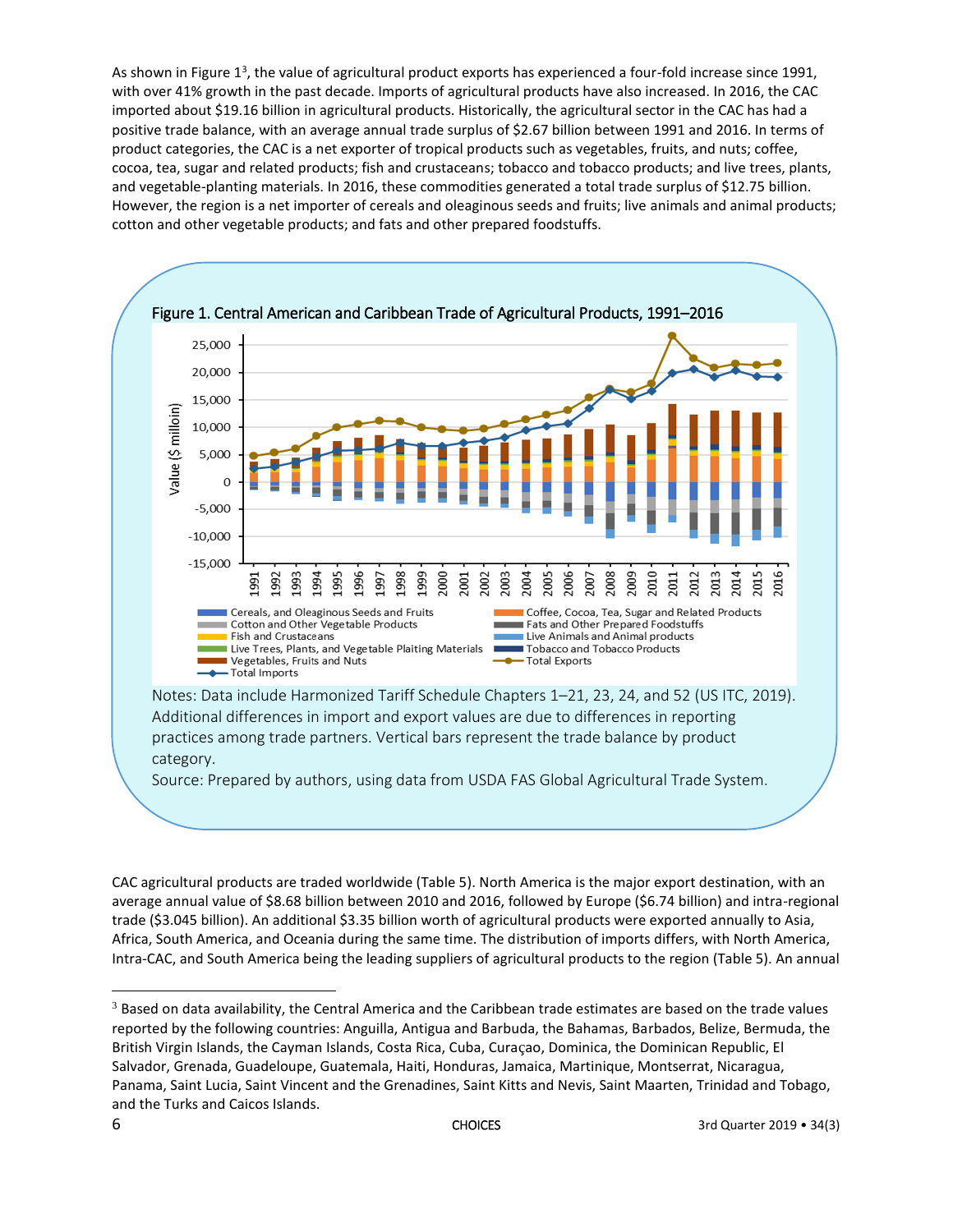average of \$15.78 billion was imported from these territories during 2010–2016, representing about 82% of the total imports. In terms of the trade balance, the CAC consistently has a trade surplus with Europe, Asia, and Africa but a growing deficit with South America, North America, and Oceania.

|               |          | <b>Exports</b> |          |          | <b>Imports</b> |          | Trade    |
|---------------|----------|----------------|----------|----------|----------------|----------|----------|
|               |          |                |          |          | <b>Balance</b> |          |          |
|               | $1991 -$ | $2000 -$       | $2010 -$ | $1991 -$ | $2000 -$       | $2010 -$ | $2010 -$ |
|               | 1999     | 2009           | 2016     | 1999     | 2009           | 2016     | 2016     |
| North America | 3,512    | 4.957          | 8,679    | 2.731    | 5.481          | 9.570    | $-890$   |
| Europe        | 3,598    | 4.675          | 6.739    | 758      | 936            | 1,582    | 5,157    |
| Intra-CAC     | 514      | 1.660          | 3,045    | 598      | 1.780          | 3,745    | $-700$   |
| Asia          | 721      | 838            | 1,707    | 309      | 733            | 1,171    | 536      |
| Africa        | 113      | 188            | 899      | 9        | 170            | 469      | 429      |
| South America | 136      | 142            | 658      | 500      | 1,209          | 2,460    | $-1,801$ |
| Oceania       | 25       | 22             | 85       | 116      | 231            | 313      | $-228$   |

#### Table 5. Central America and the Caribbean Trade of Agricultural Products by Region, Annual Average (in \$ millions)

Notes: Data include Harmonized Tariff Schedule Chapters 1–21, 23, 24, and 52 (US ITC, 2019). Additional differences in import and export values are due to differences in reporting practices among trade partners.

Source: Prepared by authors, using data from USDA FAS Global Agricultural Trade System.

## Export Diversification

Because of the uncertainty of commodity prices and weather, the dependence of low-income CAC countries on a few agricultural commodities represents a risk for their foreign exchange earnings, rural stability, and growth (DeRosa, 1992; Hesse, 2008). The region still depends heavily on exports of traditional crops (e.g., banana, coffee, cocoa, sugar, tobacco). However, such dependence has decreased during the last 30 years, from 69% to 43%. The dependence on traditional crops varies from country to country. In Central America, Panama and Honduras are most dependent on traditional crops, which make up over 50% of their exports. El Salvador and Costa Rica have done the most to reduce such dependence, which has dropped from about 90% to only 40% of total ag-related exports. In the Caribbean, dependence on sugar, coffee, and tobacco has decreased, but reliance on organic and fair-trade banana and cocoa exports has increased.

## Conclusions and Implications

Agricultural production and exports play a strategic role in creating jobs, bringing in rural income, and guaranteeing food security for the 31.8 million people living in the region's rural areas. Empirical evidence indicates that agricultural growth significantly helps reduce poverty in rural areas, even more than growth in other sectors of the economy (Ravallion and Datt 1996; Kakwani, 1993; Thorbecke and Jung, 1996; Khan, 1999; de Janvry and Sadoulet, 2002; Anríquez and López, 2007).

Current interventions in agriculture rely on protectionist agricultural policies and lack of investment. Governments should work towards better-targeted intervention policies. For example, the region should continue restructuring agricultural government support toward general services, such as infrastructure development, marketing and promotion of the national products, extension, research, easy access to credit, and weather-risk protection. Support to general services is still below 10% with respect to the producer support estimates. Empirical evidence by Anríquez et al. (2016) suggests that a 10-percentage-point increase on GSSE, holding total expenditures constant, would lead to a 5% increase in per capita agricultural value-added. This type of intervention would have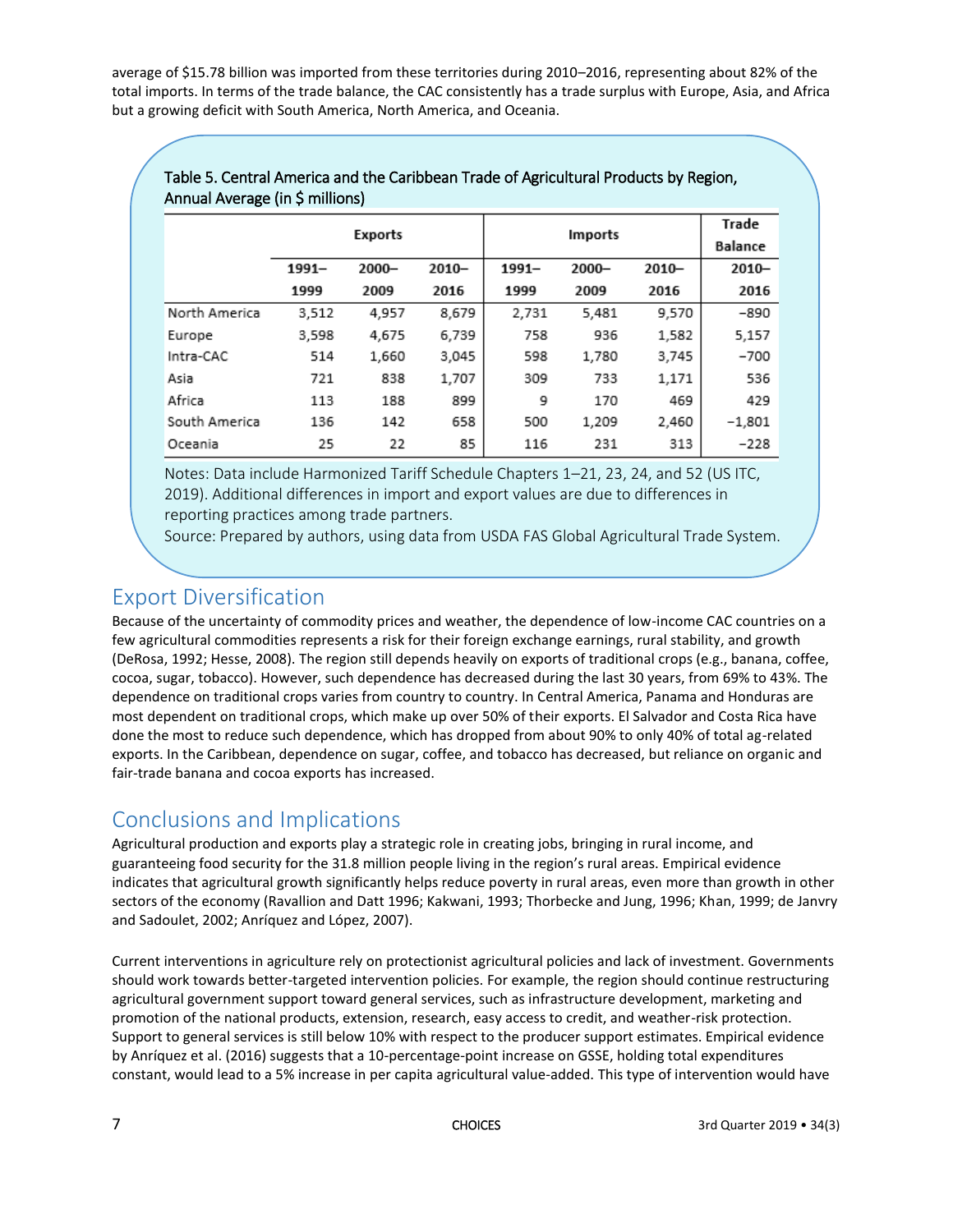a much greater impact on growing agricultural production and export than the current support through market prices.

The value of agriculture, forestry, and fisheries has increased at a rate of 1.8% per year in real terms. Its relative composition of the total value of raw food products at the farm gate has changed over the last 20 years in favor of those crops for which the region has a comparative advantage. The agricultural categories that have grown the most are fruits, vegetables, oil crops, and aquaculture products. Those categories have grown on average by more than 5% annually since the 1990s.

Foreign trade has been fundamental to the growth of the CAC agricultural sector. Historically, the region has a positive trade balance in terms of agricultural products. In 2016, \$21.69 billion in agricultural commodities were exported compared to the \$19.16 billion imported. The CAC excels in the export of tropical products (e.g., vegetables, fruits, coffee, sugar, aquaculture products, tobacco, etc.) but has a deficit in the production of cereals, oil crops, animal products, cotton, and fats. The biggest commercial partner is the United States, which benefits from diversified year-round tropical fruit and vegetable imports. In the last 20 years, the export of tropical fruits and vegetables from the region not only increased in volume and value but in diversity as well. For instance, the tropical products exported to the United States increased by 12% over 2000–2018 (USDA-FAS, 2019). The proximity and preferential access of most CAC countries to the U.S. market offer a unique opportunity for the region to continue increasing exports. Further, the CAC should take advantage of its privileged tropical position to increase the variety of fruits and vegetables produced to reduce dependence on a limited array of commodities.

## For More Information

- Anríquez, G., W. Foster, J. Ortega, C. Falconi, and C. P. de Salvo. 2016. "Public Expenditures and the Performance of Latin American and Caribbean Agriculture." *IDB Working Paper Series* Nº IDB-WP-722 IDB-WP-722. Washington, DC: Interamerican Development Bank.
- Anríquez, G., and R. López. 2007. "The Effect of Agricultural Growth on Poverty in an Archetypical Middle-Income Country: Chile in the 1990s." *Agricultural Economics* 36(2): 191–202.
- Anríquez, G., and K. Stamoulis. 2007. "Rural Development and Poverty Reduction: Is Agriculture Still the Key?" *Journal of Agricultural and Development Economics* 4(1): 5–46.
- Araujo, J.A., D.G. Feitosa, and A.B.D Silva. 2014. Latin America: Total factor Productivity and its Components, CEPAL Review, 114, 51-65.
- Balassa, B. 1965. "Trade Liberalization and "Revealed" Comparative Advantage." *Manchester School* 33: 99–123.
- DeRosa, D.A. 1992. "Increasing Export Diversification in Commodity Exporting Countries: A Theoretical Analysis." *International Monetary Fund Staff Papers* 39(3): 572–595.
- Ding, X., and M. Hadzi-Vaskov. 2017. "Composition of Trade in Latin America and the Caribbean." Working Paper 17/42. Washington, DC: International Moneraty Fund.
- Egas Yerovi, J.J., and C. Paulo de Salvo. 2018. *Agricultural Support Policies in Latin America and the Caribbean. A Review*. Washington, DC: Inter-American Bank of Development.
- Food and Agriculture Organization of the United Nations (FAO). 2019. *FAOSTAT Statistical: Database*. Rome, Italy: FAO. Available online: [http://www.fao.org/faostat/en/#data/RF.](http://www.fao.org/faostat/en/#data/RF)
- Hesse, H. 2008*.* "Export Diversification and Economic Growth". Working Paper 21. Washington, DC: Commission on Growth and Development.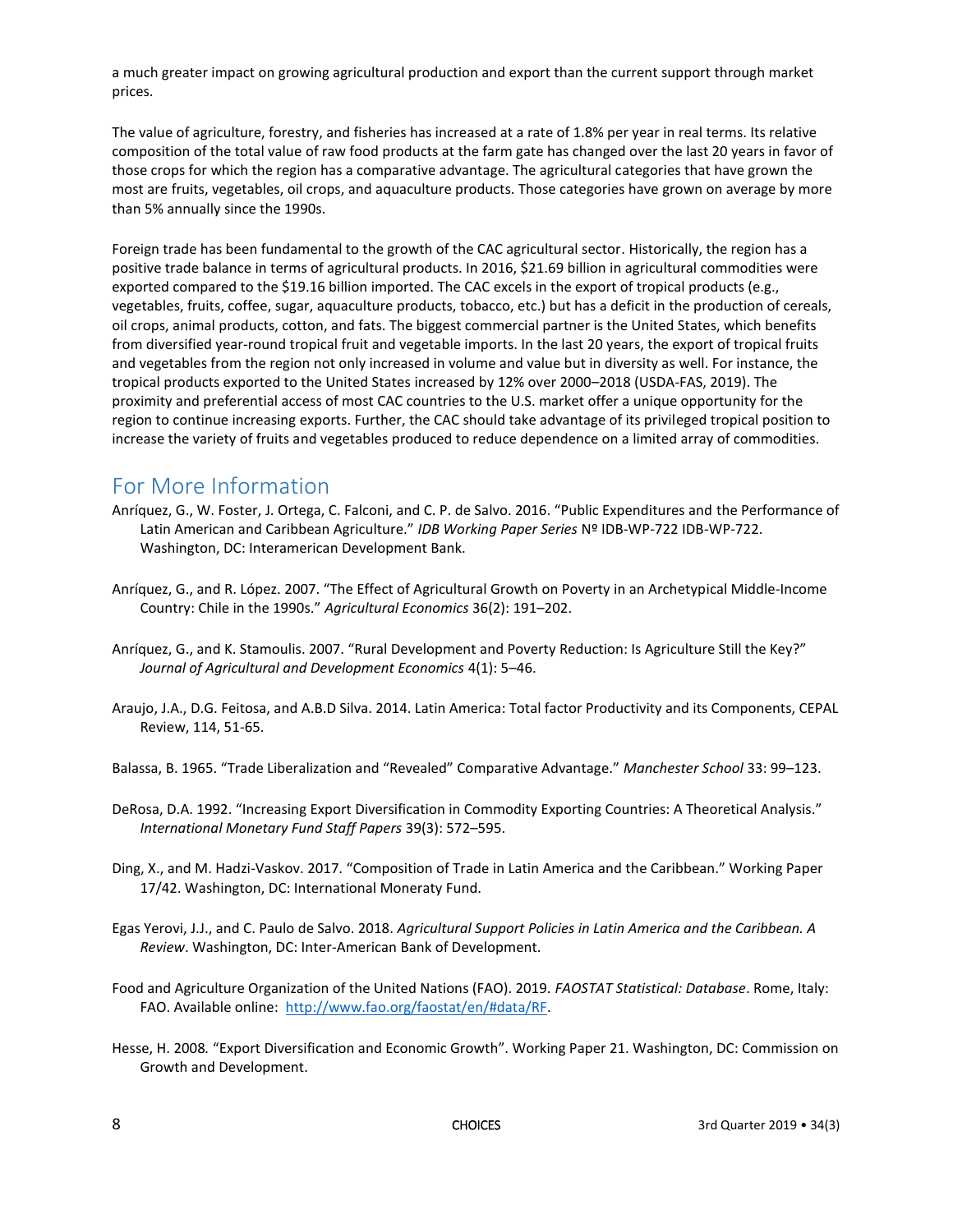- Interamerican Development Bank. 2019. *IDB Agrimonitor: Database*. Available online: [http://agrimonitor.iadb.org/en.](http://agrimonitor.iadb.org/en) [Accessed August 25, 2019).
- de Janvry, A., and E. Sadoulet. 2002. "World Poverty and the Role of Agricultural Technology: Direct and Indirect Effects." *Journal of Development Studies* 38(4): 1–26.
- Kakwani, N. 1993. "Poverty and Economic Growth with Application to Côte d'Ivoire." *Review of Income and Wealth*  39(2): 121–139.
- Khan, H.A. 1999. "Sectoral Growth and Poverty Alleviation: A Multiplier Decomposition Technique Applied to South Africa." *World Development* 27(3): 521–530.
- Lopez, R., and G. Galinato. 2007. "Should Governments Stop Subsidies to Private Goods? Evidence from Rural Latin America." *Journal of Public Economics* 91(5): 1071–1094.
- Prescott, L., G.C. Rausser, M.B. Sigler, and J. Arnone. 1997. "A Dynamic Comparative Advantage Analysis of Fresh Fruit and Vegetable Trade between Latin America and the United States." GATT Research Papers 8. Ames. IA: Iowa State University. Available online[: http://lib.dr.iastate.edu/gatt\\_papers/8](http://lib.dr.iastate.edu/gatt_papers/8)
- Ravallion, M., and G. Datt. 1996. "How Important to India's Poor Is the Sectoral Composition of Economic Growth?" *World Bank Economic Review* 10(1): 1–25.
- Thorbecke, E., and H.-S. Jung. 1996. "A Multiplier Decomposition Method to Analyze Poverty Alleviation." *Journal of Development Economics* 48(2): 279–300.
- UN Economic Commission for Latin America and the Caribbean (ECLAC). 2014. *Evolución del Sector Agropecuario en Centroamérica y la República Dominicana, 1990–2014*. Publication LC/MEX/L.1175. México City, México: Comisión Económica para América Latina y el Caribe (CEPAL).
- UN Economic Commission for Latin America and the Caribbean (ECLAC). 2018a. *Foreign Direct Investment in Latin America and the Caribbean*. Publication LC/PUB.2018/13-P. Santiago, Chile: ECLAC.
- UN Economic Commission for Latin America and the Caribbean (ECLAC). 2018b. *International Trade Outlook for Latin America and the Caribbean*. Publication LC/PUB.2018/20-P., Santiago, Chile: ECLAC.
- United State Department of Agriculture. 2019. *USDA FAS Global Agricultural Trade System: Database*. Available online[: https://apps.fas.usda.gov/gats/default.aspx?publish=1](https://apps.fas.usda.gov/gats/default.aspx?publish=1) [Accessed August 25, 2019).
- U.S. International Trade Commission. 2019. Harmonized Tariff Schedule of the United States 2019. Revision 12. Washington, D.C.
- World Trade Organization (WTO). 2019. *Regional Trade Agreements: Database*. Available online: <http://rtais.wto.org/UI/publicPreDefRepByCountry.aspx> [Accessed June 26, 2019).